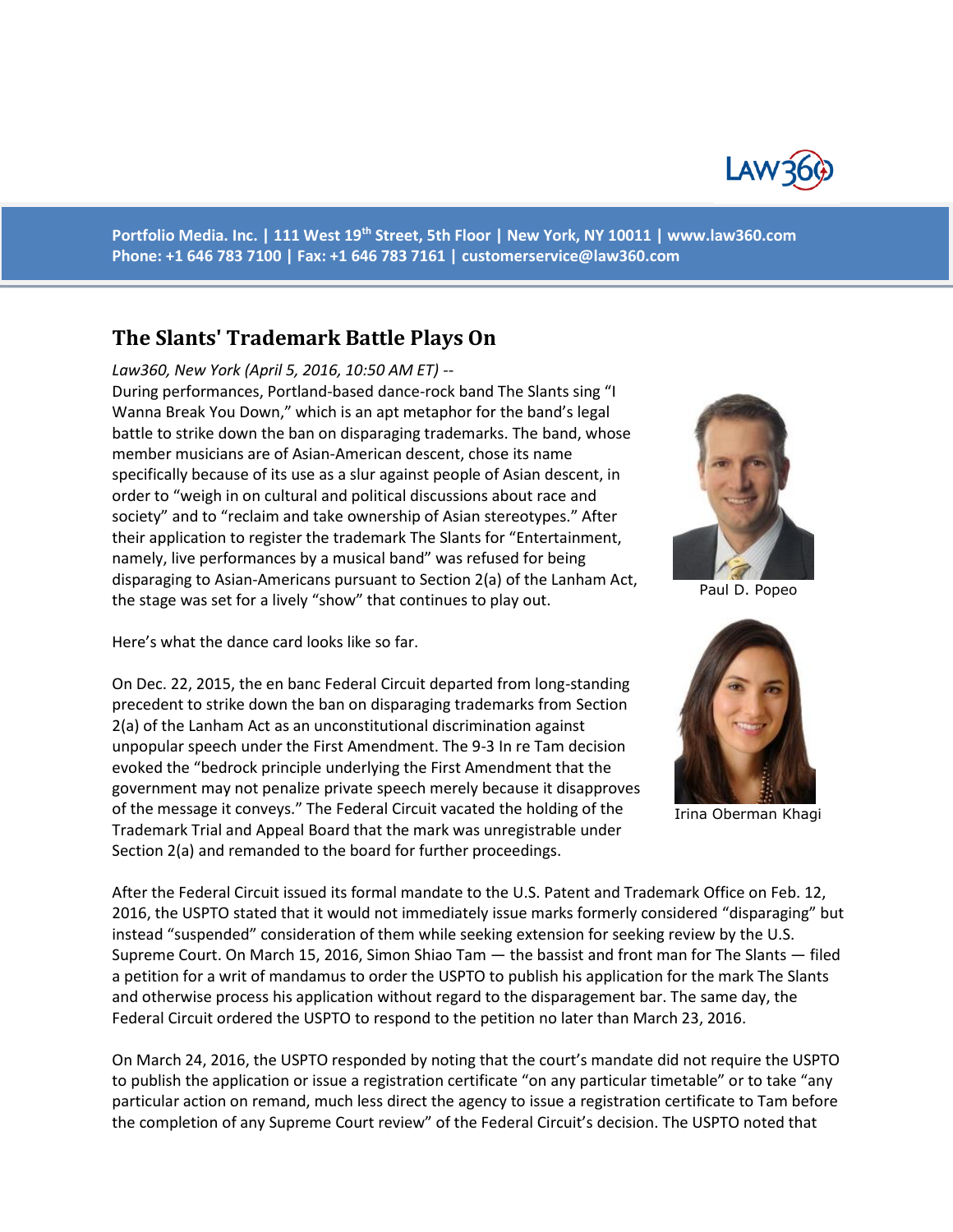their policy of suspending action until the conclusion of any Supreme Court proceedings is consistent with "longstanding USPTO practice." On March 30, 2016, the Federal Circuit denied Tam's petition for a writ of mandamus, effectively allowing the USPTO to suspend the matter pending possible further proceedings in the Supreme Court. In re Tam, 16-121, D.I. 17. The Supreme Court has granted the USPTO an extension for time within which to file a writ of certiorari until April 20, 2016.

Here's the story, told through The Slants songs.

# **"Find What's Right"**

Section 2(a) of the Lanham Act bars the registration of marks that "consist[] of or comprise[] immoral, deceptive, or scandalous matter; or matter which may disparage or falsely suggest a connection with persons, living or dead, institutions, beliefs, or national symbols, or bring them into contempt or disrepute." To determine if a mark is disparaging under Section 2(a), a trademark examiner considers: (1) the likely meaning of the mark, and (2) if that meaning is found to refer to persons, whether that meaning may be disparaging to a "substantial composite" of the referenced group.

The en banc Federal Circuit analyzed the constitutionality of Section 2(a)'s disparagement provision under two levels of review: The strict scrutiny standard used to review restrictions on exclusively expressive speech (which the Federal Circuit found applied to the provision) and the intermediate scrutiny standard applied to restrictions on commercial speech. Strict scrutiny is used to review any governmental regulation that burdens speech based on disapproval of the message conveyed. The Federal Circuit found that the disparagement provision not only discriminates on the basis of content (because it applies to particular speech based on the content discussed), but also discriminates on the basis of viewpoint, because the USPTO rejects marks that it finds refer to a group in a negative way, but permits registration when it judges the proposed mark refers to a group in a positive, nondisparaging way. Viewpoint-based regulation is the most constitutionally suspect of all speech restrictions.

Nor could Section 2(a) be saved under the more lenient intermediate scrutiny reserved for exclusively commercial speech. The court rejected the government's proffered interests in regulating trademarks as commercial speech, finding they all "boil down to permitting the government to burden speech it finds offensive." It concluded that the government's asserted interest in racial tolerance falls severely short of the intermediate scrutiny standard by pointing out that Section 2(a) certainly does not "directly advance" the interest of racial tolerance when disparaging speech "abounds" on the internet, in books and in songs which themselves bear government registered copyrights. In addition, the potency of Section 2(a) in the face of vast racial intolerance is further undermined to the extent the government suggested that the denial of registration has no meaningful effect on the use of disparaging marks in commerce.

In reality, applicants who are denied registration under Section 2(a) often abandon the refused mark and file a new (different) application. The court recognized that while a trademark owner may use its mark in commerce even after refusal of federal registration, it is clear that registration "bestows truly significant and financially valuable benefits upon markholders." A sample of the benefits that registration bestows include (1) the right to exclusive nationwide use of the mark where there was no prior use by others; (2) prima facie evidence of validity, ownership, and exclusive use; (3) incontestability (with certain exceptions) after five years of contiguous post-registration use; (4) the right to sue in federal court to enforce the trademark, and to recover treble damages if the infringement was willful; (5) the assistance of U.S. Customs and Border Protection in restricting importation of infringing or counterfeit goods; and (6) a complete defense to state or common law claims of trademark dilution.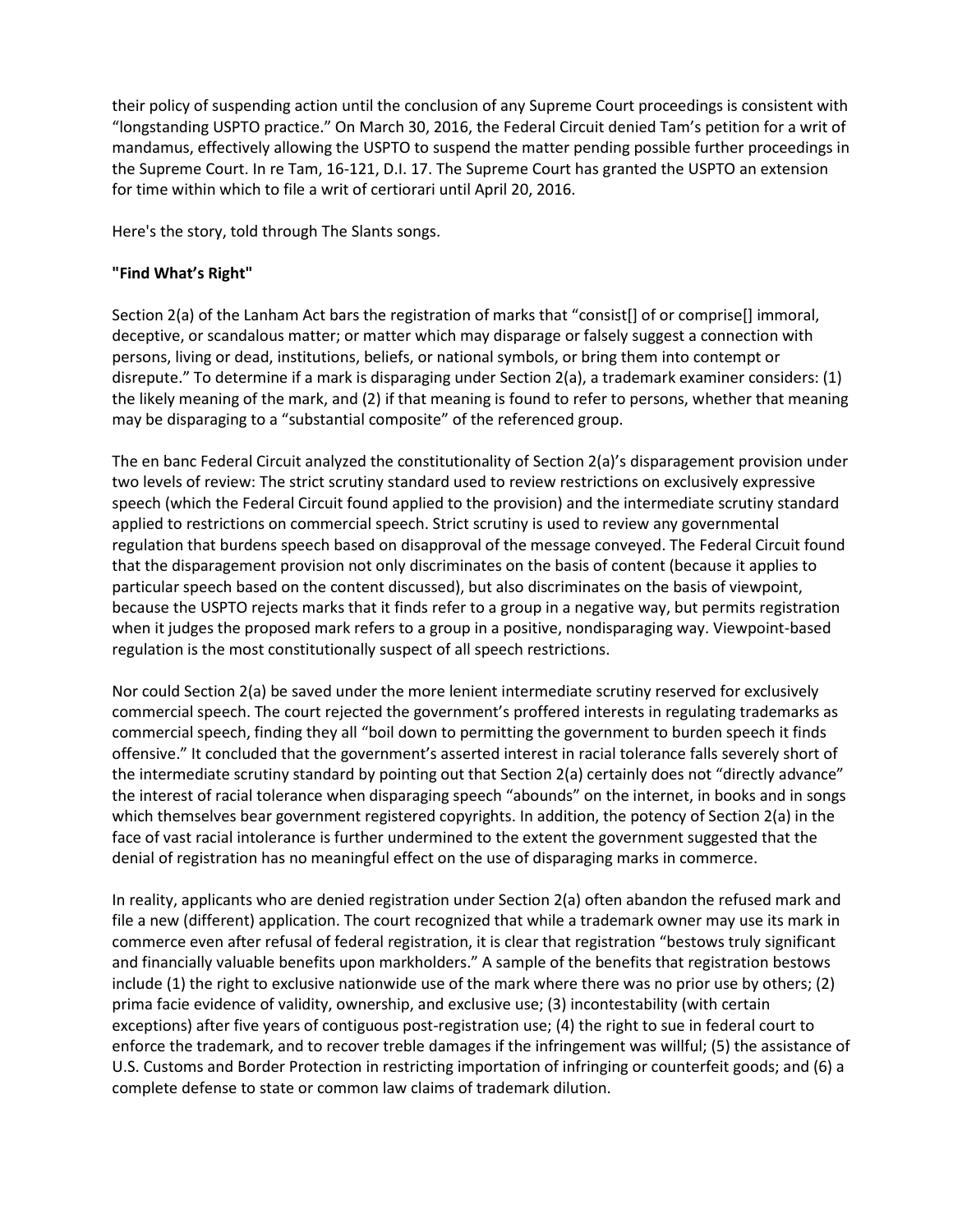## **"Unconventional Ways"**

Section 2(a), by its terms, extends the ban on registration to marks that "may disparage." The Federal Circuit explained that if an examiner makes a prima facie showing that a "substantial composite," not necessarily a majority, of the referenced group would find the proposed mark disparaging, then the burden shifts to the applicant for rebuttal. If the applicant fails to rebut the prima facie case of disparagement, the examiner refuses to register the mark, without taking any further steps to ensure the provision is applied fairly and consistently across the agency and for all applicants. Not surprising, inconsistency can be readily identified in the USPTO's record of trademark registrations. For instance, the USPTO denied the mark "Have You Heard Satan Is A Republican" because it disparaged the Republican Party, but did not find the mark "The Devil Is A Democrat" disparaging. The USPTO registered the mark "Fagdog" three times, but refused it twice, at least once as disparaging.

The Federal Circuit observed further that the uncertainty of the statute on its face and as applied by the USPTO implicates the First Amendment through the overbreadth doctrine, and the Fifth Amendment through the vagueness doctrine. However, the Federal Circuit did not make a holding in this area, acknowledging that the uncertainty of the provision only applies to the extent that it "contributes significantly to the chilling effect on speech" under the unconstitutional conditions doctrine. On the other hand, Judge Kathleen O'Malley's concurring opinion found the disparagement provision of Section 2(a) unconstitutionally vague under the Fifth Amendment on due process grounds.

## **"I Want Everything"**

While the decision seems likely headed to the Supreme Court for a "last dance," for now the Federal Circuit has paved the way for trademark applicants to register marks that might otherwise have run the risk of being found  $-$  even far after the time the application is filed  $-$  to be disparaging. Even if the USPTO is not ready to being issuing registrations on trademarks it finds disparaging, the Federal Circuit was very clear that the standards for determining whether a mark "may disparage" a certain group were arbitrary and uncertain "given the subjective reaction element and shifting usages in different parts of society."

It now appears that, when registering for a trademark, applicants and attorneys advising them need not worry whether a seemingly innocent mark — such as one based on geographical location that may potentially disparage (i.e., Squaw Valley) — might be unregistrable under the disparagement bar of Section 2(a). The likely result will be a rise in applications for marks formerly found to be disparaging, such as the "Redskins," though the Eastern District of Virginia has held that mark to be unregistrable under the disparagement bar of Section 2(a). See Pro Football Inc. v. Blackhorse, 112 F. Supp. 3d 439 (E.D. Va. 2015). That case is currently on appeal in the Fourth Circuit.

The decision also opens the door for the future removal of additional obstacles to registration or potential grounds for cancellation of issued marks. Section 2(a) is not limited to a ban on disparaging marks; it also bars the USPTO from registering immoral and scandalous marks. The Federal Circuit tipped its hand to future challenges to the constitutionality of these portions of Section 2(a) when it explicitly recognized that "other portions of § 2 may likewise constitute government regulation of expression based on message, such as the exclusions of immoral or scandalous marks." Without question, the stage is set for spirited challenges to these provisions, as the free speech arguments mounted to invalidate the disparagement provision apply equally to the government's regulation of immoral and scandalous speech.

—By Paul D. Popeo and Irina Oberman Khagi, Choate Hall & Stewart LLP